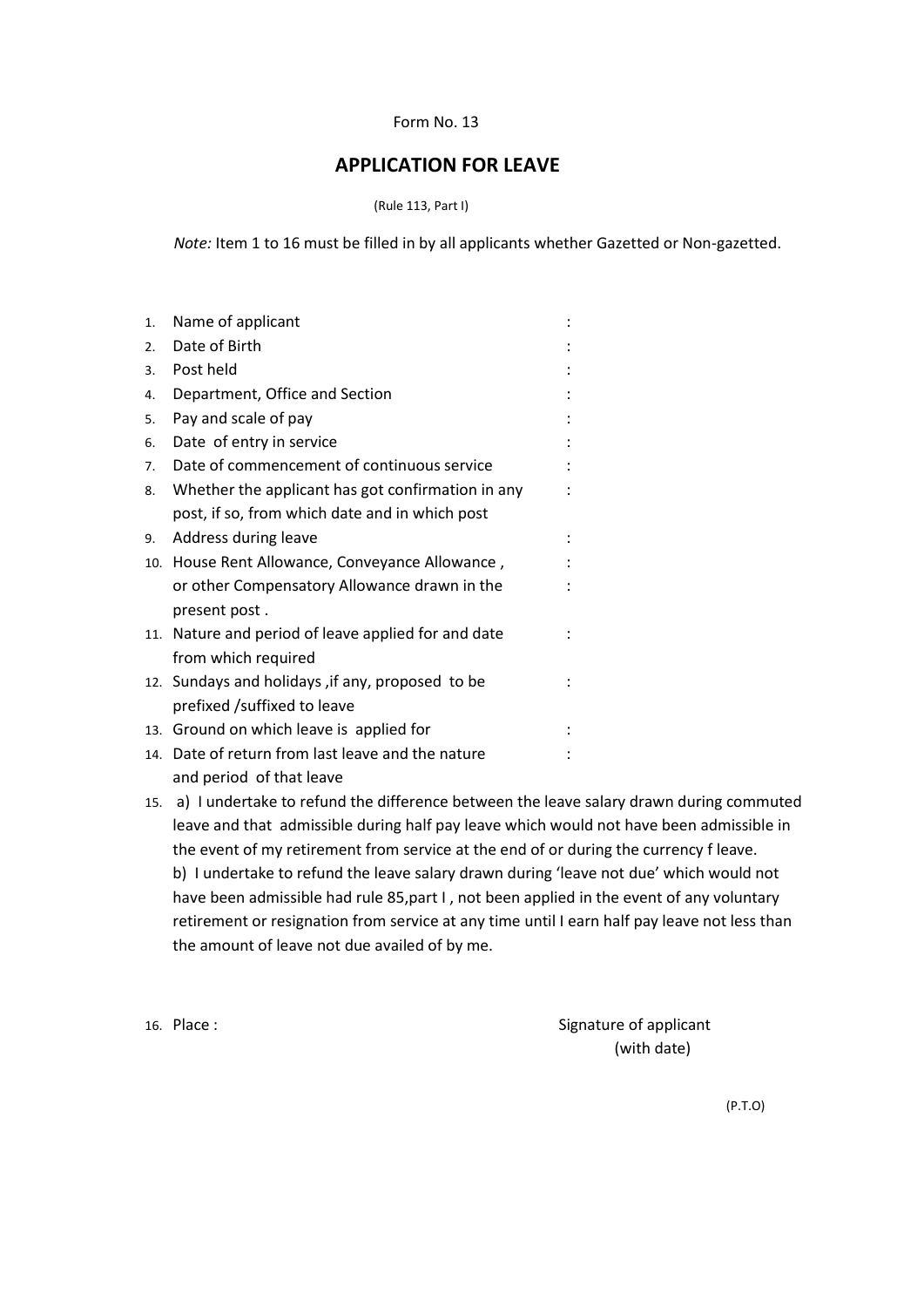17. Remarks and /or recommendation of the Controlling Officer

Signature (with date)

Designation

*Note:* In the case of a Government servant who is mentally unsound and /or physically unable to fill in the columns of this form and sign it , the guardian of his appointed under the Indian Lunacy Act,1912 (Central Act IV of 1912) or any person authorised by the authority competent to grant the leave may fill in the column and sign the application for and on behalf of the Government servant.

## **Certificate regarding admissibility of leave**

(By Accountant General in the case of Gazetted Officers)

| Kerala Service Rules' |  |  |
|-----------------------|--|--|

Signature (with date)

Designation

19. Orders of the sanctioning authority

Signature(with date)

Designation

\*If the applicant is drawing any compensatory allowance, the sanctioning authority should state whether on the expiry of leave he is likely to return to the same post or to another post carrying a similar allowance.